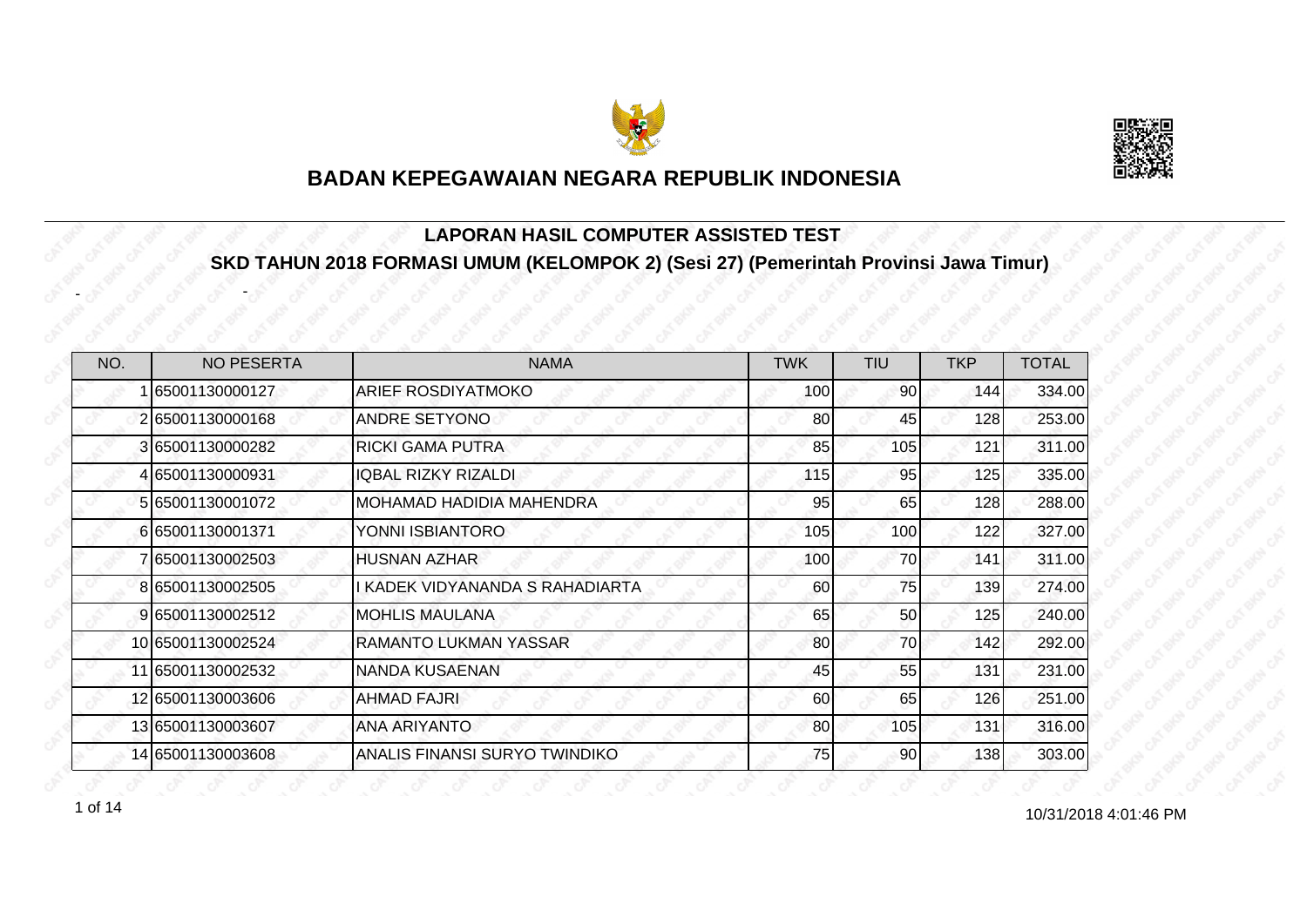



| 15 65001130003610 | <b>HENDRA</b>                      | 90  | 80 <sup>1</sup> | 109 | 279.00 |
|-------------------|------------------------------------|-----|-----------------|-----|--------|
| 16 65001130003611 | <b>KELIK RISMUNANTO</b>            | 95  | 50              | 136 | 281.00 |
| 17 65001130003614 | WISHNU UZMA ALJAUZA PUSPOPRODJO    | 110 | 85              | 115 | 310.00 |
| 18 65001130003615 | ZAKKI RAHMADANI                    | 85  | 90              | 129 | 304.00 |
| 19 65001130004476 | <b>AHMAD HANDOKO</b>               | 65  | 70              | 126 | 261.00 |
| 20165001130004478 | <b>DISEMBRYAN ADITYA PAMUNGKAS</b> | 110 | 95              | 137 | 342.00 |
| 21 65001130004485 | <b>MOHAMMAD FAUZI</b>              | 70  | 70              | 129 | 269.00 |
| 22 65001130004487 | MUHAMMAD HIKMANSYAH                | 95  | 105             | 136 | 336.00 |
| 23 65001130004495 | RAMA KHALEDA WIDANA                | 105 | 85              | 129 | 319.00 |
| 24 65001130004501 | <b>REZA FAHLEVY RIZKY</b>          | 60  | 90              | 121 | 271.00 |
| 25 65001130004515 | <b>ARDI PRAKOSO</b>                | 75  | 95              | 134 | 304.00 |
| 26 65001130004991 | <b>ALDI RIVALDO</b>                | 55  | 55              | 57  | 167.00 |
| 27 65001130005946 | <b>MOCH YUSUF BACHTIAR</b>         | 85  | 65              | 123 | 273.00 |
| 28 65001130005959 | NOVRI FRATAMA DALA PUTRA           | 110 | 90 <sub>0</sub> | 126 | 326.00 |
| 29 65001130005969 | <b>FATCHURROZAQ</b>                | 110 | 85              | 137 | 332.00 |
| 30 65001130006035 | R.P. MUHAMMAD FAQIEH HAMDANI       | 105 | 80 <sup>1</sup> | 134 | 319.00 |
| 31 65001130006118 | <b>SANDY TIRTO CAHYONO</b>         | 105 | 70              | 138 | 313.00 |
| 32 65001130006149 | JAWAHIR MANSHURI                   | 90  | 65              | 138 | 293.00 |
| 33 65001130006160 | <b>IBADURROHMAN</b>                | 90  | 55              | 134 | 279.00 |
| 34 65001130006796 | <b>ARRAZI RUSTAM</b>               | 95  | 80              | 151 | 326.00 |

10/31/2018 4:01:46 PM 2 of 14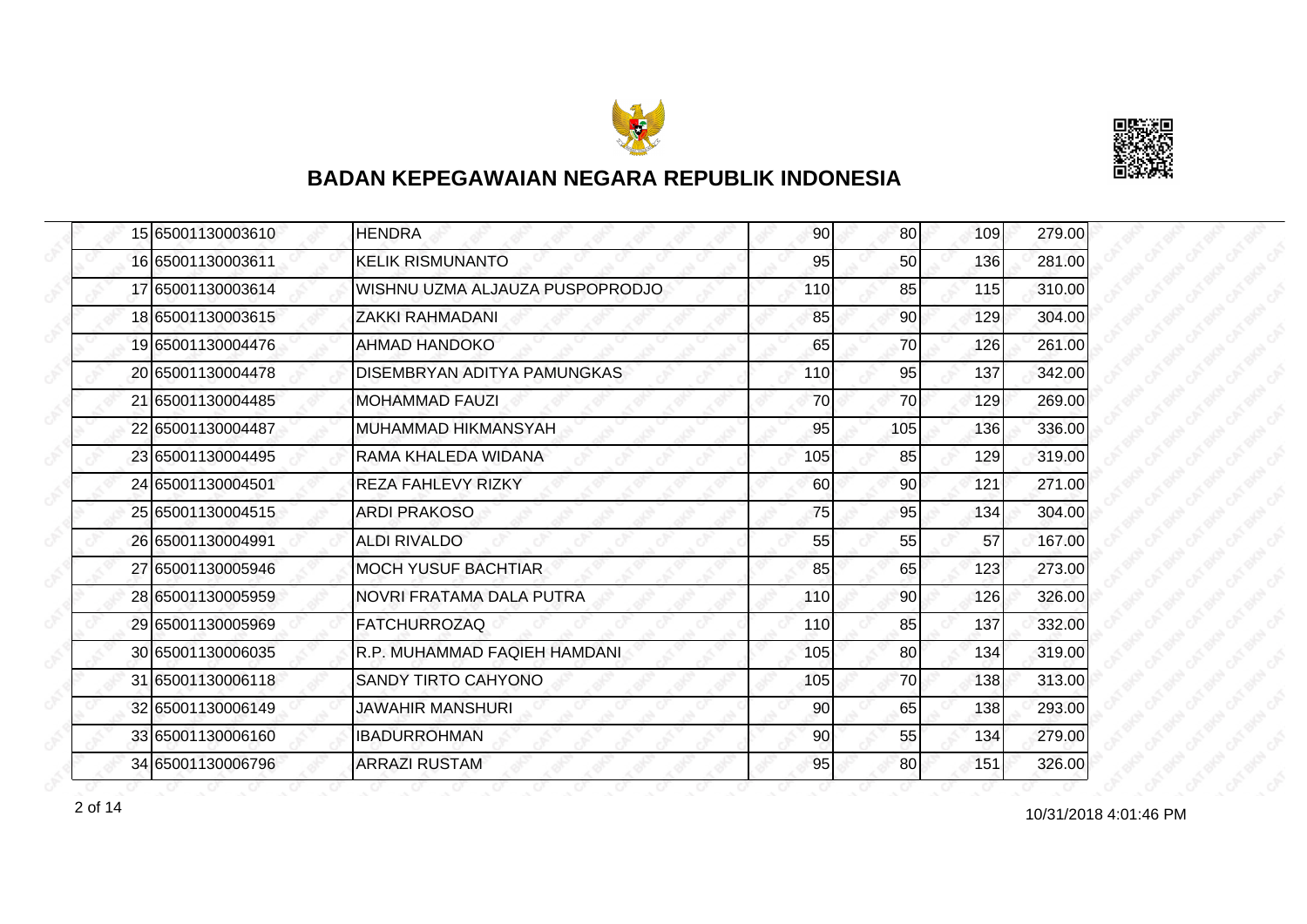



|  | 35 65001130006836 | FERRY ANGGRIAWAN SAPUTRO      | 90  | 65        | 125 | 280.00 |
|--|-------------------|-------------------------------|-----|-----------|-----|--------|
|  | 36 65001130006842 | <b>GALIH SUCI FAJARIYONO</b>  | 85  | 70        | 134 | 289.00 |
|  | 37 65001130006852 | <b>MARWHIN NEHRU</b>          | 85  | 60        | 130 | 275.00 |
|  | 38 65001130006855 | <b>MOHAMAD IMRON EFENDI</b>   | 60  | 40        | 109 | 209.00 |
|  | 39 65001130006927 | YOGA ARDIAN ALVIANZAH         | 105 | 75        | 132 | 312.00 |
|  | 40 65001130009001 | <b>EKO PUJIHARTONO</b>        | 75  | 55        | 117 | 247.00 |
|  | 41 65001130009369 | <b>MOHAMMAD MALIK BURHANI</b> | 110 | <b>80</b> | 135 | 325.00 |
|  | 42 65001130009395 | CHANDRA KARTA YUDHA           | 100 | 110       | 139 | 349.00 |
|  | 43 65001130009396 | DARMAWAN SUSANTO              | 85  | 105       | 123 | 313.00 |
|  | 44 65001130009397 | <b>DEDI IRAWAN</b>            | 80  | 15        | 131 | 226.00 |
|  | 45 65001130009402 | <b>IRVAN ARDIYANTO</b>        | 80  | 65        | 125 | 270.00 |
|  | 46 65001130009405 | MUHAMMAD TRI AJI              | 105 | 60        | 131 | 296.00 |
|  | 47 65001130009406 | <b>RESTU MUHAMAD ACELIAN</b>  | 95  | 80        | 149 | 324.00 |
|  | 48 65001130009408 | YOSDA YOGA ALFA KANANTA       | 105 | 105       | 125 | 335.00 |
|  | 49 65001130009409 | <b>BUDI LESTARI</b>           | 75  | 65        | 119 | 259.00 |
|  | 50 65001130009411 | <b>DIMAS FITRA AULIA</b>      | 80  | 85        | 127 | 292.00 |
|  | 51 65001130009906 | ANDYKA NUR FAJRIN             | 50  | 25        | 112 | 187.00 |
|  | 52165001130009915 | <b>FAJAR SEPTIAN HADI</b>     | 80  | 60        | 133 | 273.00 |
|  | 53 65001130011174 | <b>A.SIHABUL MILLAH</b>       | 110 | 95        | 145 | 350.00 |
|  | 54 65001130011177 | <b>ACHMAD WASILUDIN</b>       | 75  | 95        | 132 | 302.00 |

10/31/2018 4:01:46 PM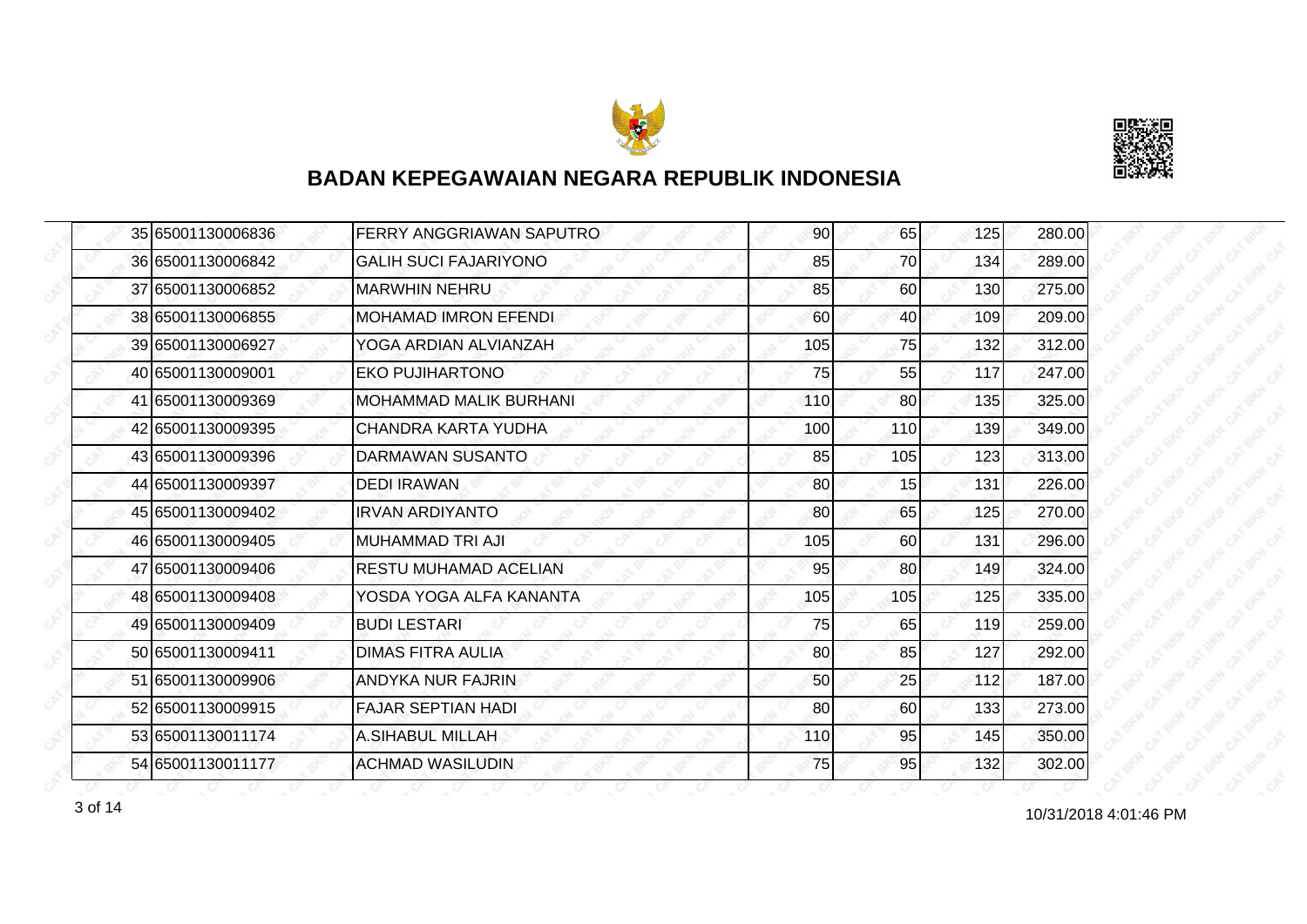



|  | 55 65001130011184 | ADITYA YUDHA AMIJAYA          | 70  | 80              | 134 | 284.00 |
|--|-------------------|-------------------------------|-----|-----------------|-----|--------|
|  | 56 65001130011185 | AHMAD KHOIRUN NI'AM           | 80  | 100             | 130 | 310.00 |
|  | 57 65001130011189 | <b>ALMUHLISIN</b>             | 70  | 50              | 122 | 242.00 |
|  | 58 65001130011197 | <b>ARI WINARNO</b>            | 70  | 90 <sub>l</sub> | 125 | 285.00 |
|  | 59 65001130011201 | ARY SETYO WICAKSONO           | 55  | 95              | 133 | 283.00 |
|  | 60 65001130011205 | <b>BAYU VIYATA FITRIANTO</b>  | 85  | 95              | 117 | 297.00 |
|  | 61 65001130011229 | <b>FERIYADI EFENDI</b>        | 95  | 95              | 128 | 318.00 |
|  | 62 65001130011242 | JEFFRY CHRISTIAN ANDI PRADANA | 45  | 45              | 135 | 225.00 |
|  | 63 65001130011250 | MOH. ALI MUFAHHOM             | 60  | 70              | 120 | 250.00 |
|  | 64 65001130011253 | <b>MUKHSIN</b>                | 80  | 55              | 126 | 261.00 |
|  | 65 65001130011266 | <b>WAYAN BANIYASA</b>         | 130 | 110             | 130 | 370.00 |
|  | 66 65001130011727 | ADITYA ARIEF R.               | 100 | 80              | 139 | 319.00 |
|  | 67 65001130011766 | <b>ERIZAL FAUZAN</b>          | 85  | 65              | 131 | 281.00 |
|  | 68 65001130011787 | <b>FARIS FADHLY</b>           | 70  | 70              | 123 | 263.00 |
|  | 69 65001130011829 | RIFQI AKBAR SUGIARTO          | 105 | 120             | 121 | 346.00 |
|  | 70 65001130011884 | <b>ADI TRI CAHYONO</b>        | 80  | 70              | 134 | 284.00 |
|  | 71 65001130011886 | <b>AHMAD FAUZAN GHAFIKY</b>   | 120 | 95              | 122 | 337.00 |
|  | 72 65001130011917 | <b>FAJAR MISDYANTO PUTRA</b>  | 70  | 85              | 122 | 277.00 |
|  | 73 65001130011939 | <b>MIFTAKHUL RISKY</b>        | 55  | 40              | 123 | 218.00 |
|  | 74 65001130011952 | <b>RAHMAD SALEH</b>           | 85  | 120             | 103 | 308.00 |

4 of 14 **10/31/2018 4:01:46 PM**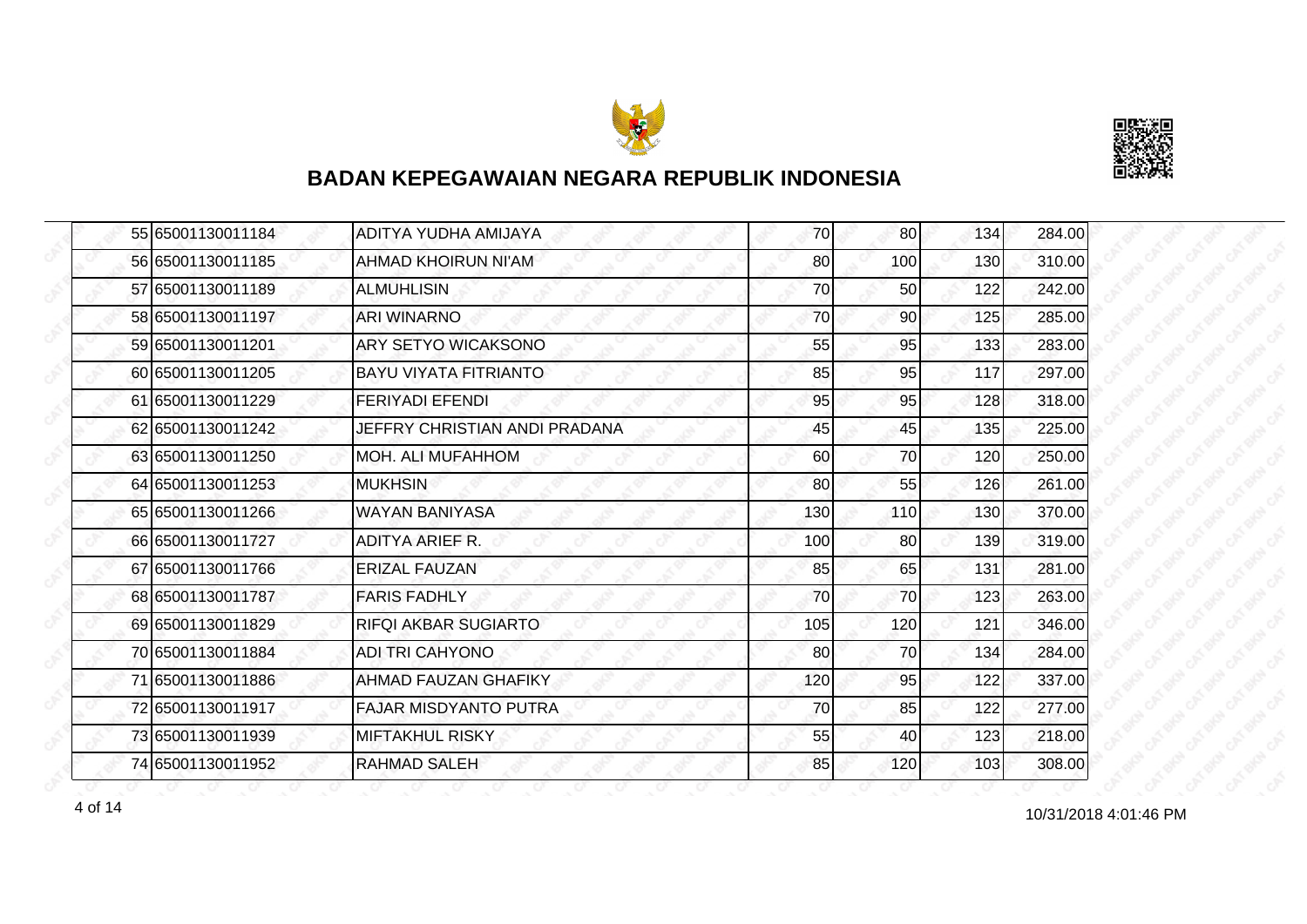



|  | 75 65001130011982 | <b>SANDY RISDA PRATAMA</b>     | 110 | 95              | 130 | 335.00 |
|--|-------------------|--------------------------------|-----|-----------------|-----|--------|
|  | 76 65001130011989 | SYAIFUL BAHRI VIA PUTRA        | 70  | 50              | 127 | 247.00 |
|  | 77 65001130012858 | RACHMAD RIDHO RAHARDIAN        | 70  | 85              | 142 | 297.00 |
|  | 78 65001130012922 | YUDIANUS DARMANTO              | 75  | 30 <sup>1</sup> | 106 | 211.00 |
|  | 79 65001130012932 | <b>ACHMAD RIZALDI HADISYAH</b> | 70  | 70              | 127 | 267.00 |
|  | 80 65001130012942 | <b>AMIR YARKHASY YULIARDI</b>  | 110 | 90              | 128 | 328.00 |
|  | 81 65001130012948 | <b>ANJAS ADHIATMA</b>          | 100 | 70I             | 124 | 294.00 |
|  | 82 65001130012963 | <b>ARI DWI CAHYONO</b>         | 85  | 80              | 135 | 300.00 |
|  | 83 65001130012967 | <b>ARIS WINARTO</b>            | 75  | 80              | 132 | 287.00 |
|  | 84 65001130012975 | CHRISTIAN WAHYU DWI SASMITA    | 110 | 70              | 133 | 313.00 |
|  | 85 65001130012979 | <b>DEDY SETIAWAN</b>           | 70  | 40              | 128 | 238.00 |
|  | 86 65001130012996 | <b>HAFISH MAULANA</b>          | 100 | 80              | 131 | 311.00 |
|  | 87 65001130013003 | <b>HISKY YOLANDA WARDHANA</b>  | 85  | 105             | 129 | 319.00 |
|  | 88 65001130013034 | <b>HOKI AGUSTINUS</b>          | 35  | 90              | 125 | 250.00 |
|  | 89 65001130013063 | KAMARUDDIN HIDAYAT             | 95  | 70              | 124 | 289.00 |
|  | 90 65001130013101 | M. RIZQI FEBRIANTO             | 95  | 80 <sup>1</sup> | 129 | 304.00 |
|  | 91 65001130013109 | <b>M.KEMAL FASHA RAMADHAN</b>  | 110 | 95              | 122 | 327.00 |
|  | 92 65001130013119 | <b>MOH. IMRON FAQIH</b>        | 80  | 55              | 145 | 280.00 |
|  | 93 65001130013134 | PULUNG BAYU BAGASKORO          | 50  | 90              | 130 | 270.00 |
|  | 94 65001130013154 | RYAN RAKHMAD HARYADHA          | 125 | 95              | 146 | 366.00 |

10/31/2018 4:01:46 PM 5 of 14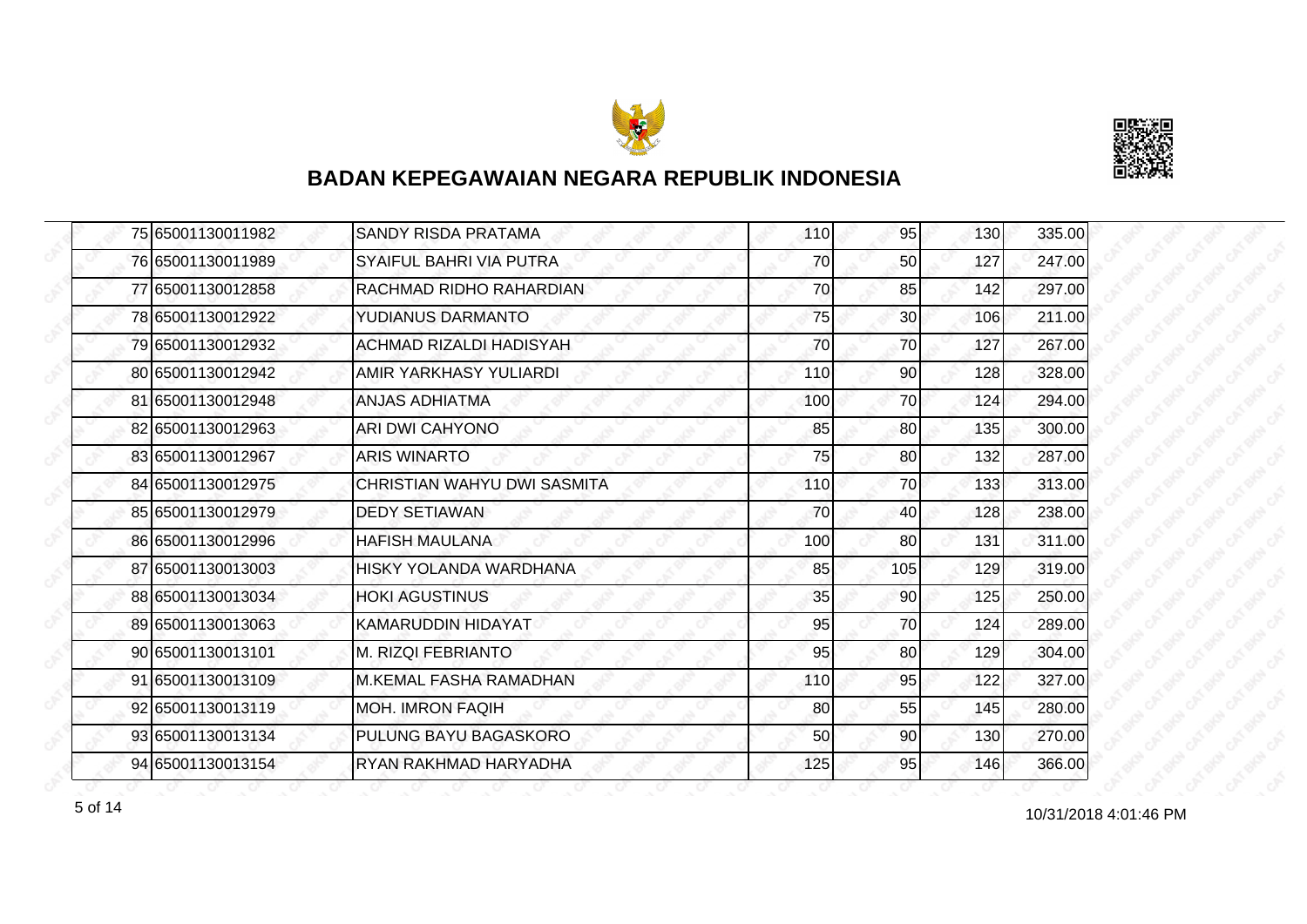



| 95 65001130013167  | <b>WILMAN SHOBARA</b>        | 90  | 85  | 121 | 296.00 |
|--------------------|------------------------------|-----|-----|-----|--------|
| 96 65001130013179  | <b>BENEDIKTUS BOY MANEK</b>  | 75  | 25  | 112 | 212.00 |
| 97 65001130014310  | REKSA NANDA PRAYOGA          | 70  | 80  | 125 | 275.00 |
| 98 65001130014382  | <b>HILMAN NOERWIKAN</b>      | 90  | 70  | 110 | 270.00 |
| 99 65001130014453  | <b>NAJWA</b>                 | 80  | 75  | 134 | 289.00 |
| 100165001130014476 | DAMEIYANTO AL HIDAYATULLAH   | 65  | 40  | 110 | 215.00 |
| 101 65001130014484 | <b>FARIZ DWI MAULIDDIAR</b>  | 90  | 60  | 113 | 263.00 |
| 102 65001130014702 | <b>M.MIFTAKUS SALAM</b>      | 60  | 90  | 129 | 279.00 |
| 103 65001130014704 | <b>LABIYANTO</b>             | 80  | 85  | 137 | 302.00 |
| 104 65001130014707 | <b>IKBAL FADRIS SODIQ</b>    | 90  | 75  | 129 | 294.00 |
| 105 65001130015031 | RENDRA JANUARIANZA PUTRA     | 80  | 90  | 133 | 303.00 |
| 106 65001130015033 | AZWAR ANNAS FAUZI            | 100 | 90  | 138 | 328.00 |
| 107 65001130015133 | <b>HERDHY INDARDI</b>        | 75  | 110 | 139 | 324.00 |
| 108 65001130015181 | <b>DIDI ACHMAD ZAINUDDIN</b> | 60  | 75  | 131 | 266.00 |
| 109 65001130015323 | <b>FATHOR ROSIADI</b>        | 45  | 45  | 99  | 189.00 |
| 110 65001130015440 | <b>UMAMUL AHIR</b>           | 65  | 65  | 137 | 267.00 |
| 111 65001130016617 | <b>FAHRULLAH</b>             | 100 | 85  | 141 | 326.00 |
| 112 65001130016989 | <b>ERICK ANGGI YODANATA</b>  | 75  | 70  | 128 | 273.00 |
| 113 65001130018508 | IMUCHAMMAD IBNU`ATHOILLAH    | 60  | 45  | 134 | 239.00 |
| 114 65001130018521 | RIZQI HARYONO AL-MUZAKKI     | 125 | 100 | 117 | 342.00 |

form that the contract of the contract of the contract of the contract of the contract of the contract of the contract of the contract of the PM form of the PM form of the PM form of the PM  $\alpha$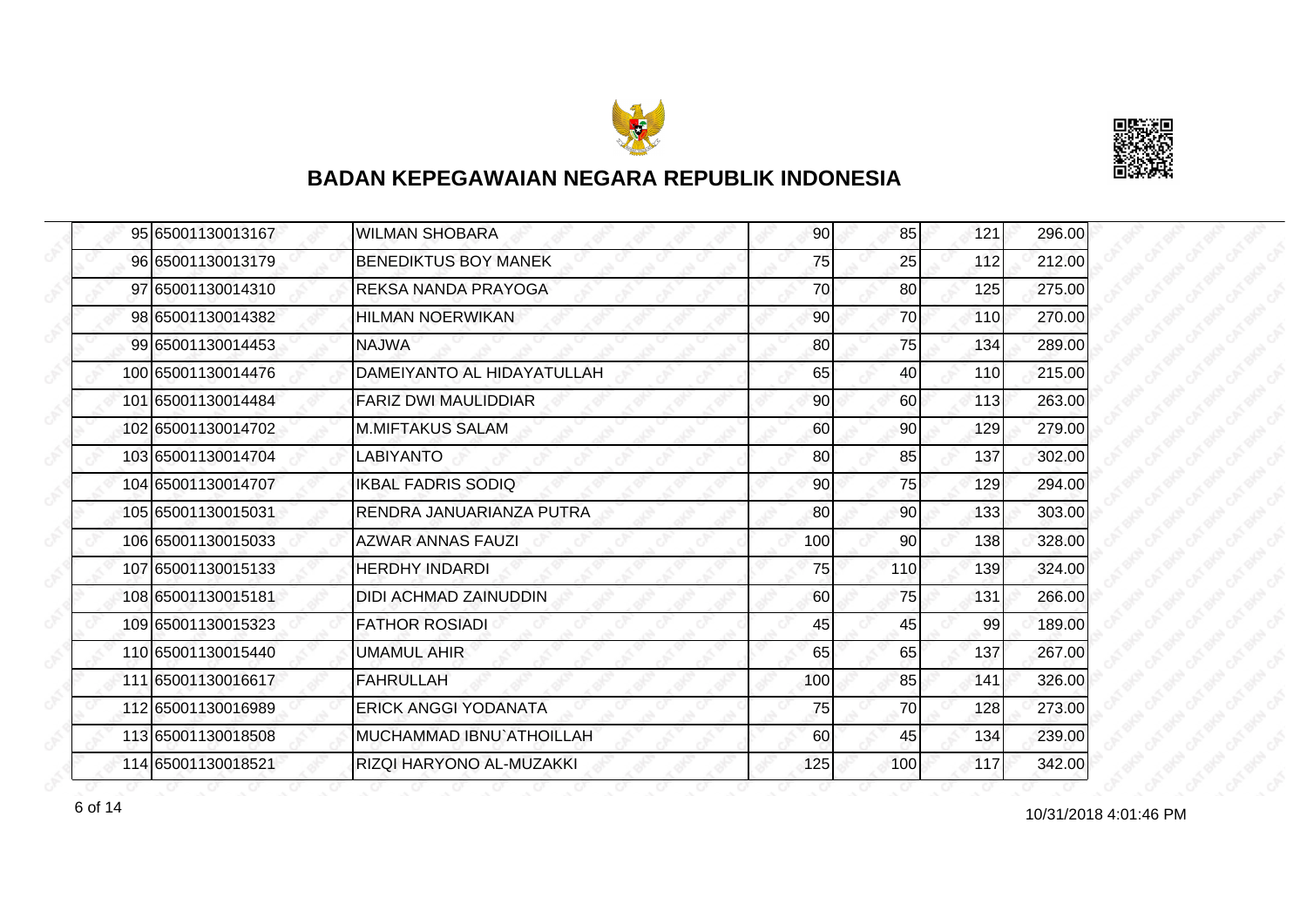



|  | 115 65001130018537 | <b>HERMAWAN MEIDY KURNIANTO</b> | 85  | <b>90</b> | 131 | 306.00 |
|--|--------------------|---------------------------------|-----|-----------|-----|--------|
|  | 116 65001130018539 | R.R OKI JOHAR MULYAWAN          | 55  | 45        | 144 | 244.00 |
|  | 117 65001130018901 | ALVIN MAHBUBY                   | 70  | 90        | 127 | 287.00 |
|  | 118 65001130018902 | <b>MOH. SYAHRUL BAHTIAR</b>     | 70  | 75        | 125 | 270.00 |
|  | 119 65001130018905 | <b>ELANG TRY SATRIA</b>         | 90  | 65        | 112 | 267.00 |
|  | 120 65001130018912 | JAMAL APRIYANTO                 | 35  | 35        | 102 | 172.00 |
|  | 121 65001130018936 | <b>EKO HUSAINI</b>              | 80  | 60        | 127 | 267.00 |
|  | 122 65001130018957 | <b>R.AGENG WIYARTO</b>          | 80  | 70        | 144 | 294.00 |
|  | 123 65001130018992 | <b>AGOENG PRABOWO</b>           | 80  | 85        | 117 | 282.00 |
|  | 124 65001230000091 | <b>ANITASYA PRILIANIDHA</b>     | 95  | 85        | 138 | 318.00 |
|  | 125 65001230000470 | KHURIN WITISNA NOVEMIARIS       | 105 | 75        | 128 | 308.00 |
|  | 126 65001230000743 | ANITA IKA YUSTANTI              | 90  | 90        | 143 | 323.00 |
|  | 127165001230001186 | <b>AJENG WIDI ANDINI</b>        | 70  | 110       | 125 | 305.00 |
|  | 128 65001230001246 | ANGGIA AYU WIDYASARI            | 95  | 85        | 127 | 307.00 |
|  | 129 65001230002500 | <b>ANITA PRAMESWARI</b>         | 90  | 65        | 132 | 287.00 |
|  | 130 65001230002735 | <b>WILANTIKA NAWANG SARI</b>    | 95  | 95        | 126 | 316.00 |
|  | 131 65001230003471 | <b>RAFIDAH AGNI</b>             | 100 | 110       | 117 | 327.00 |
|  | 132165001230003825 | ARRAYA ERITHA BARCELONA         | 85  | 95        | 125 | 305.00 |
|  | 133 65001230003829 | DIANA PUSPITASARI H.            | 70  | 45        | 118 | 233.00 |
|  | 134 65001230003863 | <b>MUTIA LILLA PRATIWI</b>      | 105 | 120       | 129 | 354.00 |

10/31/2018 4:01:46 PM 7 of 14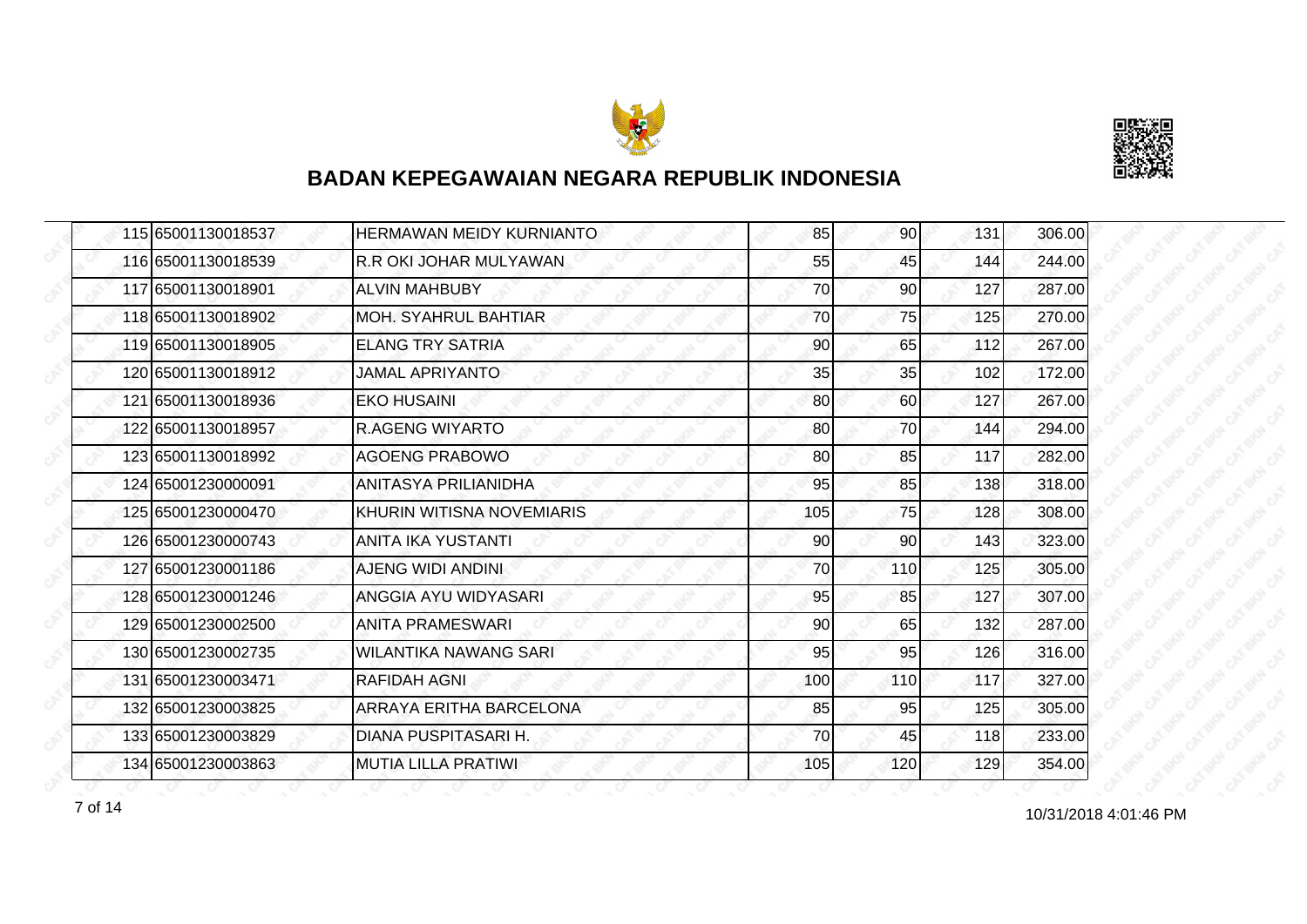



| 135 65001230003867 | OKTAV IA TIARA SANY                  | 80  | 70              | 134 | 284.00 |
|--------------------|--------------------------------------|-----|-----------------|-----|--------|
| 136 65001230003891 | SITI MARWAH WARASWATI                | 75  | 70              | 141 | 286.00 |
| 137165001230003906 | <b>IRINE BUDI PANCA OKTAVIA</b>      | 65  | 90              | 133 | 288.00 |
| 138 65001230004151 | <b>SEKAR PURTIANTARI</b>             | 85  | 95              | 142 | 322.00 |
| 139 65001230005096 | NOVI DWI INDRIYANI                   | 75  | 55              | 120 | 250.00 |
| 140 65001230005177 | SWESTI ARI DONYA                     | 95  | 110             | 140 | 345.00 |
| 141 65001230005889 | <b>DIYAH LARASATI</b>                | 55  | 25              | 118 | 198.00 |
| 142 65001230005891 | <b>MARGIE WIENDY CHRISTIANINGRUM</b> | 105 | 115             | 126 | 346.00 |
| 143 65001230005893 | <b>NUR FARIDA PURWANTI</b>           | 105 | 100             | 131 | 336.00 |
| 144 65001230005895 | <b>SUCI EKA PRICILIA</b>             | 100 | 90 <sub>0</sub> | 128 | 318.00 |
| 145 65001230005905 | JAZILATUN NAFILAH                    | 80  | 65              | 134 | 279.00 |
| 146 65001230007381 | FITRI FAIZATUL IZZA                  | 90  | 90              | 118 | 298.00 |
| 147 65001230007406 | <b>SHEILA NURLINDHA</b>              | 110 | 65              | 129 | 304.00 |
| 148 65001230007410 | <b>SRI ASTUTIK</b>                   | 70  | 55              | 117 | 242.00 |
| 149 65001230008202 | <b>AGUSTINA UMI NURLAILI</b>         | 80  | 65              | 127 | 272.00 |
| 150 65001230009569 | <b>AMALLIA PERTIWI</b>               | 70  | 90              | 123 | 283.00 |
| 151 65001230009576 | HANISYA PUTRI KANIA MARDIKA          | 70  | 65              | 132 | 267.00 |
| 152165001230009582 | <b>LIA ROSINTA DEWI</b>              | 115 | 90              | 142 | 347.00 |
| 153 65001230009594 | NIKITA AYU SHABRINA                  | 70  | 60              | 134 | 264.00 |
| 154 65001230009601 | <b>NUR INDRA SURYANI</b>             | 100 | 80              | 104 | 284.00 |

10/31/2018 4:01:46 PM 8 of 14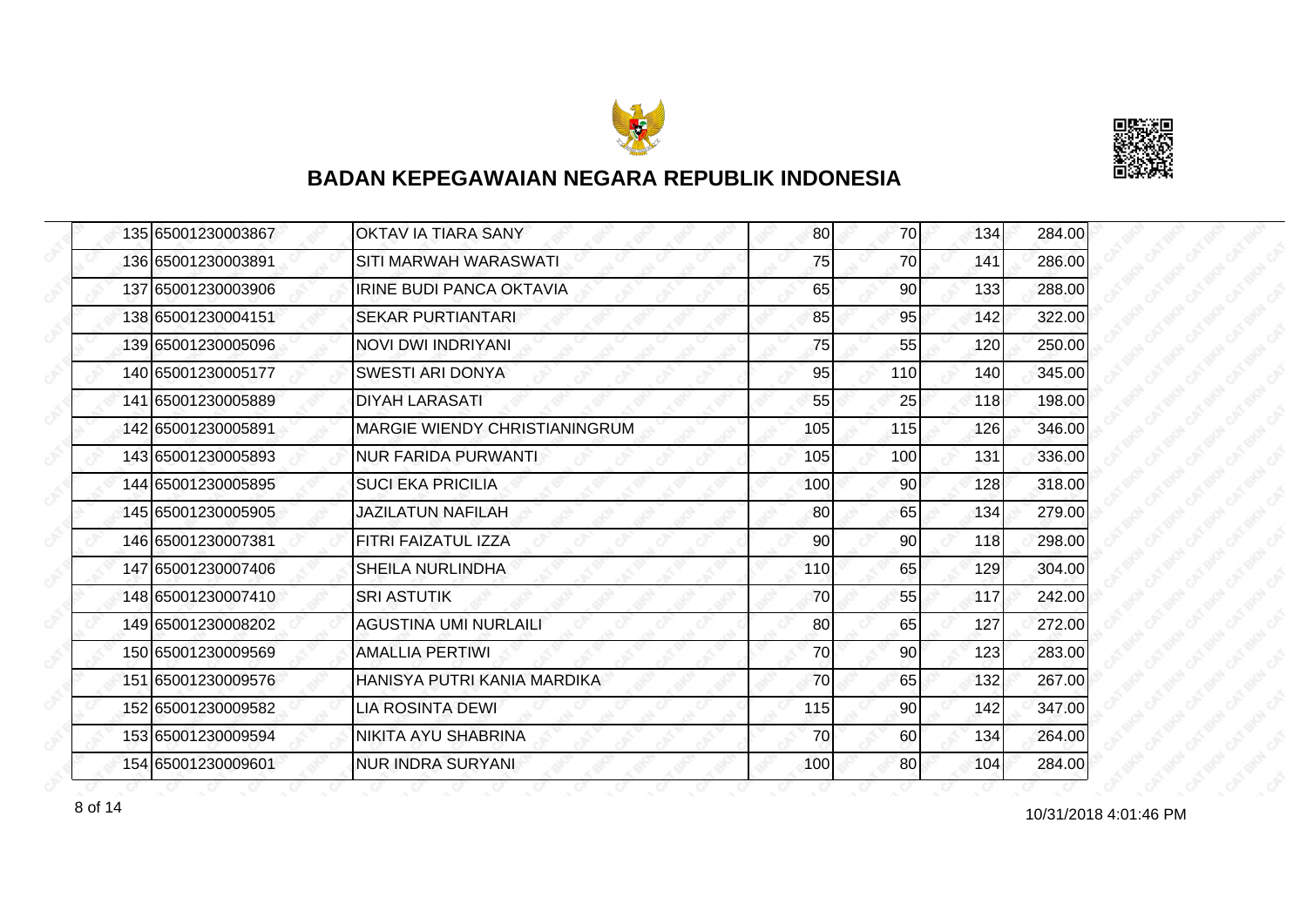



| 155 65001230009605 | <b>NURUL CHOLIFAH</b>            | 60  | 50 <sub>l</sub> | 112 | 222.00 |
|--------------------|----------------------------------|-----|-----------------|-----|--------|
| 156 65001230009612 | NURUL FADHILAH RADIYAN YAMIN     | 85  | 35              | 123 | 243.00 |
| 157 65001230009618 | SHINTA RAHMAWATI PRIHATI NINGSIH | 45  | 70              | 112 | 227.00 |
| 158 65001230009621 | AYU APRILIA SULISTYOWATI         | 70  | 110             | 118 | 298.00 |
| 159 65001230009682 | ARINA PRAMUDITA ABADI            | 100 | 105             | 136 | 341.00 |
| 160 65001230009862 | TERA RENGGANIS KUSUMARINI        | 100 | 140             | 130 | 370.00 |
| 161 65001230009890 | ROBIATUL ADHAWIYAH               | 55  | 40I             | 126 | 221.00 |
| 162 65001230009901 | NISA UR ROFIAH                   | 80  | 65              | 136 | 281.00 |
| 163 65001230011053 | <b>ANDIRA</b>                    | 65  | 60              | 120 | 245.00 |
| 164 65001230011069 | <b>FARA PUTRI NUR HARIADI</b>    | 110 | 85              | 121 | 316.00 |
| 165 65001230011127 | <b>INDAH FARICHA ALFAH</b>       | 65  | 75              | 117 | 257.00 |
| 166 65001230011212 | NIDA'AN KHOFIYYAH                | 100 | 60              | 143 | 303.00 |
| 167 65001230011219 | <b>RACHMAWATI</b>                | 75  | 95              | 136 | 306.00 |
| 168 65001230014195 | <b>TESSA NURUL AKBARI</b>        | 80  | 65              | 119 | 264.00 |
| 169 65001230014197 | <b>TITIK PRABAWATI</b>           | 105 | 100             | 125 | 330.00 |
| 170 65001230014212 | ZAIMATUL ADHIMAH                 | 110 | 90              | 126 | 326.00 |
| 171 65001230014247 | NIKEN FIXASARI                   | 40  | 65              | 112 | 217.00 |
| 172165001230014387 | ST. AISYAH                       | 80  | 80              | 130 | 290.00 |
| 173 65001230014393 | RIA RAHMA PUTRI RAHAYU           | 95  | 105             | 132 | 332.00 |
| 174 65001230014839 | NOVIA DWI RAHAYUNINGTYAS         | 115 | 85              | 126 | 326.00 |

10/31/2018 4:01:46 PM 9 of 14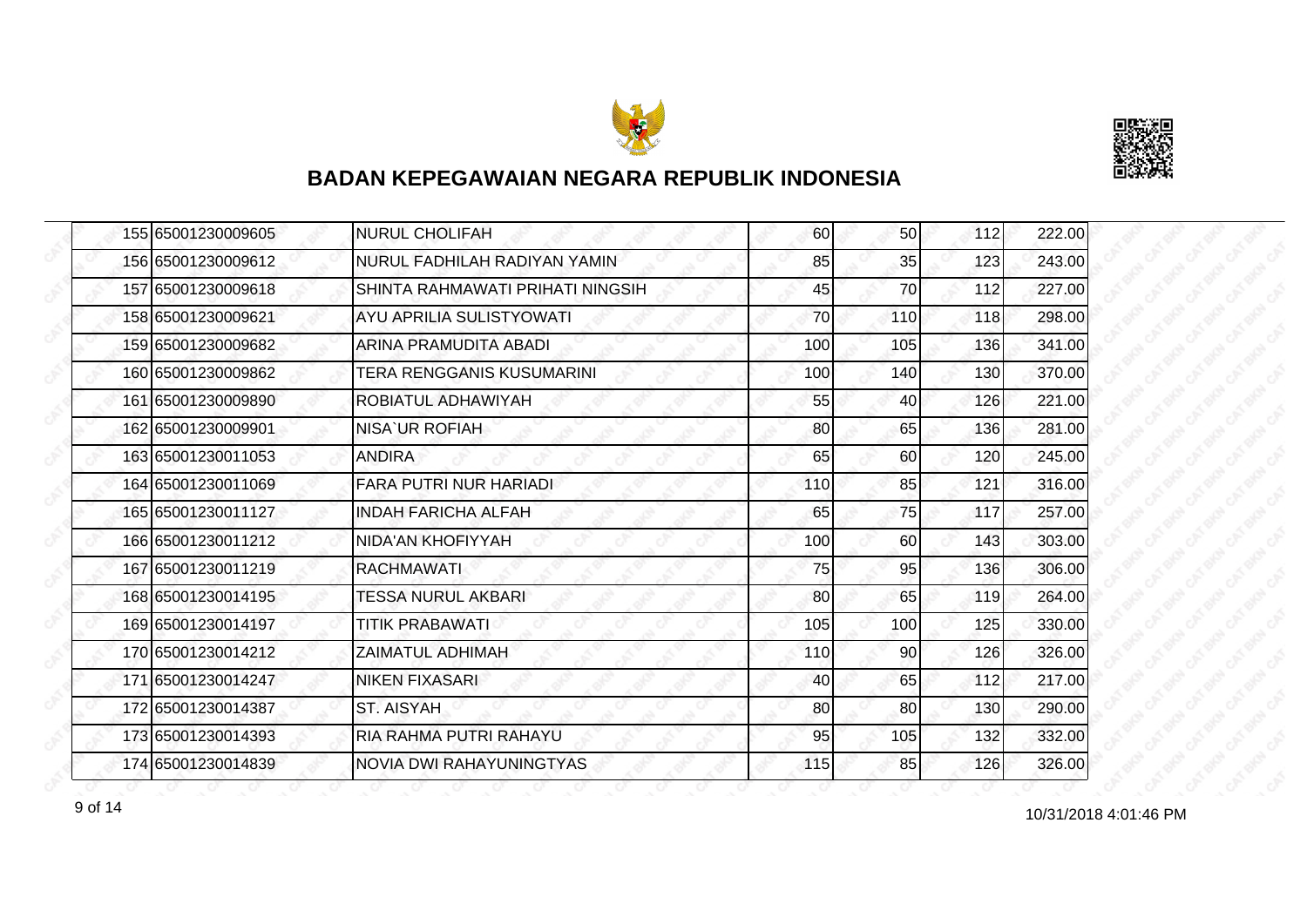



| 175 65001230014855 | <b>PRADNYA PARAMITHA</b>        | 90  | 115 | 142 | 347.00 |
|--------------------|---------------------------------|-----|-----|-----|--------|
| 176 65001230014870 | <b>WIENDI TRI ANGGRAENI</b>     | 85  | 85  | 118 | 288.00 |
| 177 65001230014875 | <b>APRILIA SURYANTI</b>         | 60  | 45  | 142 | 247.00 |
| 178 65001230014880 | <b>EVALINA SINAGA</b>           | 75  | 55  | 141 | 271.00 |
| 179 65001230014882 | <b>FERISA WAHYUNIKA</b>         | 60  | 45  | 120 | 225.00 |
| 180 65001230014884 | KHOIROTUN NISA'                 | 125 | 95  | 135 | 355.00 |
| 181 65001230014886 | <b>MARISSA JOHANI OKTAVIANA</b> | 70  | 100 | 122 | 292.00 |
| 182 65001230014889 | <b>RETNO SETYO DWI LARAS</b>    | 65  | 15  | 120 | 200.00 |
| 183 65001230014893 | CHRISDIANA RENINTA FERI SYANTI  | 85  | 50  | 128 | 263.00 |
| 184 65001230014895 | PUTRI RAMADHANI KEMALA SARI     | 75  | 40  | 128 | 243.00 |
| 185 65001230014898 | <b>SUHERMIN PRATIWI</b>         | 80  | 80  | 131 | 291.00 |
| 186 65001230014899 | <b>VITA OKTANTI</b>             | 70  | 45  | 142 | 257.00 |
| 187 65001230015805 | LINA PURWANTININGSIH            | 85  | 80  | 129 | 294.00 |
| 188 65001230017432 | <b>MERRY KARFINAH</b>           | 75  | 75  | 138 | 288.00 |
| 189 65001230017523 | <b>ARWIYAH</b>                  | 70  | 70  | 127 | 267.00 |
| 190 65001230017534 | <b>DEVI YULIANTI</b>            | 80  | 100 | 134 | 314.00 |
| 191 65001230017537 | <b>DEWI MARYAM</b>              | 85  | 95  | 138 | 318.00 |
| 192 65001230017553 | ELLA KURNIA SARI                | 100 | 95  | 139 | 334.00 |
| 193 65001230017555 | <b>ENDAH PUJI ASTUTIK</b>       | 95  | 100 | 131 | 326.00 |
| 194 65001230017586 | <b>LAELA MAHMUDAH</b>           | 100 | 95  | 132 | 327.00 |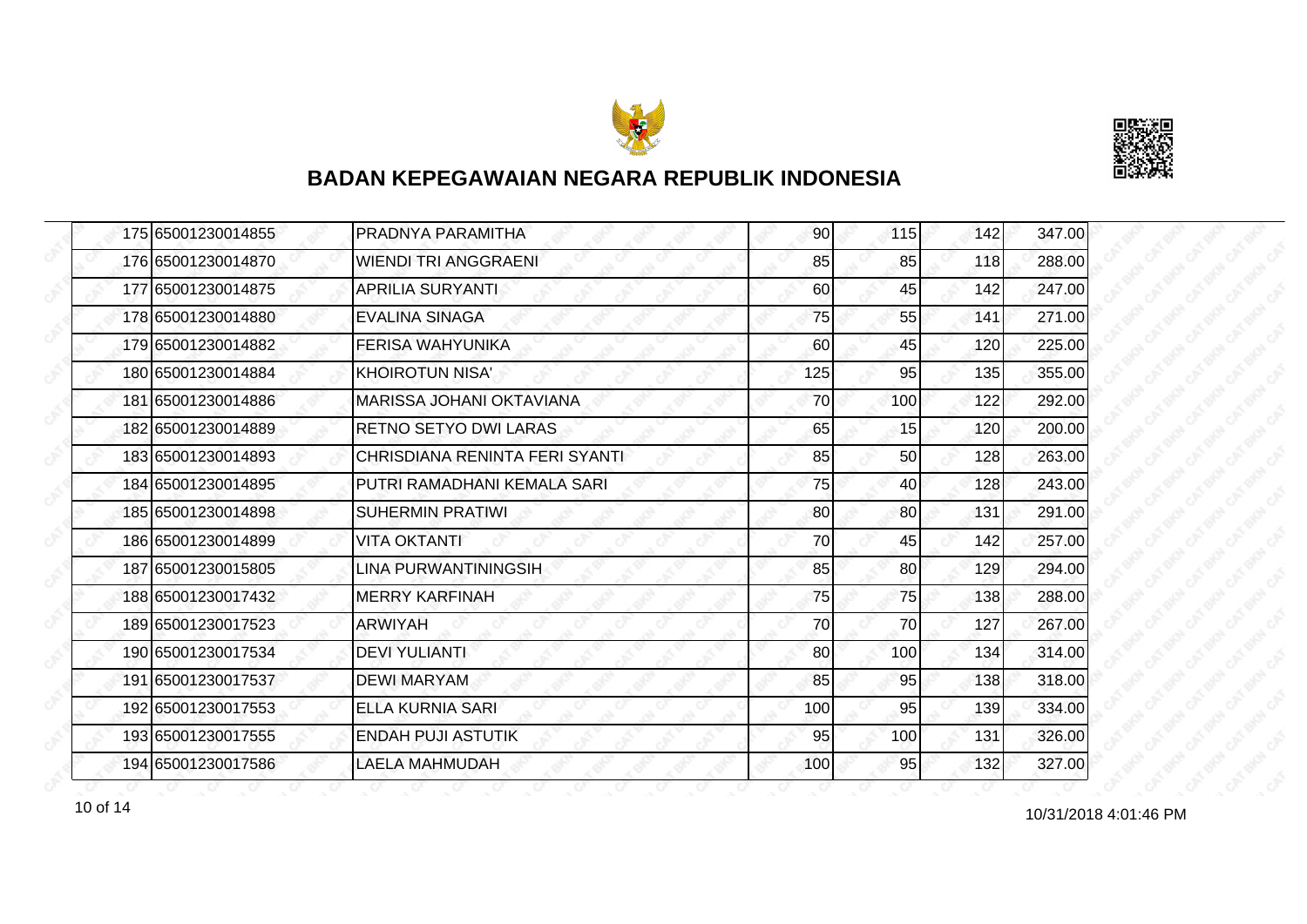



|  | 195 65001230017589 | <b>MAYDA RIA ARISANTI</b>      | 70  | 45  | 136 | 251.00 |
|--|--------------------|--------------------------------|-----|-----|-----|--------|
|  | 196 65001230017603 | <b>NUR CHOTIMAH</b>            | 80  | 85  | 123 | 288.00 |
|  | 197 65001230017625 | <b>WIDYA PARAMUDHITA</b>       | 85  | 60  | 129 | 274.00 |
|  | 198 65001230017632 | YULIA ANDRIANI                 | 60  | 55  | 126 | 241.00 |
|  | 199 65001230017641 | PUSPITA MANDASARI              | 80  | 60  | 120 | 260.00 |
|  | 200 65001230018482 | <b>ENNY WIDYANINGRUM</b>       | 90  | 80  | 135 | 305.00 |
|  | 201 65001230018531 | <b>IREGA ENGGARINI PRADIKA</b> | 75  | 55  | 134 | 264.00 |
|  | 202 65001230018560 | PUTRI MELLINDA                 | 70  | 40  | 128 | 238.00 |
|  | 203 65001230018605 | SITI MUNTAMIMAH                | 70  | 45  | 127 | 242.00 |
|  | 204 65001230018703 | ARDELIA ANNISA LARASATI        | 65  | 70  | 133 | 268.00 |
|  | 205 65001230018746 | <b>BARROTUT TAQIYAH</b>        | 75  | 55  | 125 | 255.00 |
|  | 206 65001230018802 | MIHMIDATI ALFAIZAH             | 95  | 100 | 137 | 332.00 |
|  | 207 65001230018839 | SAFITRI YULIANTIKA             | 80  | 65  | 128 | 273.00 |
|  | 208 65001230018919 | FIRDA NISFIA NURFADILAH        | 115 | 85  | 129 | 329.00 |
|  | 209 65001230018972 | <b>ZUSILA INDRAYANI</b>        | 95  | 95  | 136 | 326.00 |
|  | 210 65001230020096 | <b>ANGGITA PUSPITO SARI</b>    | 125 | 95  | 141 | 361.00 |
|  | 211 65001230020141 | <b>FAIRUS MAULIDA</b>          | 125 | 55  | 100 | 280.00 |
|  | 212 65001230020151 | <b>FATMAWATI NUR HABIBA</b>    | 90  | 70  | 128 | 288.00 |
|  | 213 65001230020177 | <b>INTAN NURRAFIKA</b>         | 100 | 80  | 124 | 304.00 |
|  | 214 65001230020197 | LUTHIAKIRANA TRI PURINA, SP    | 75  | 75  | 138 | 288.00 |

11 of 14 10/31/2018 4:01:46 PM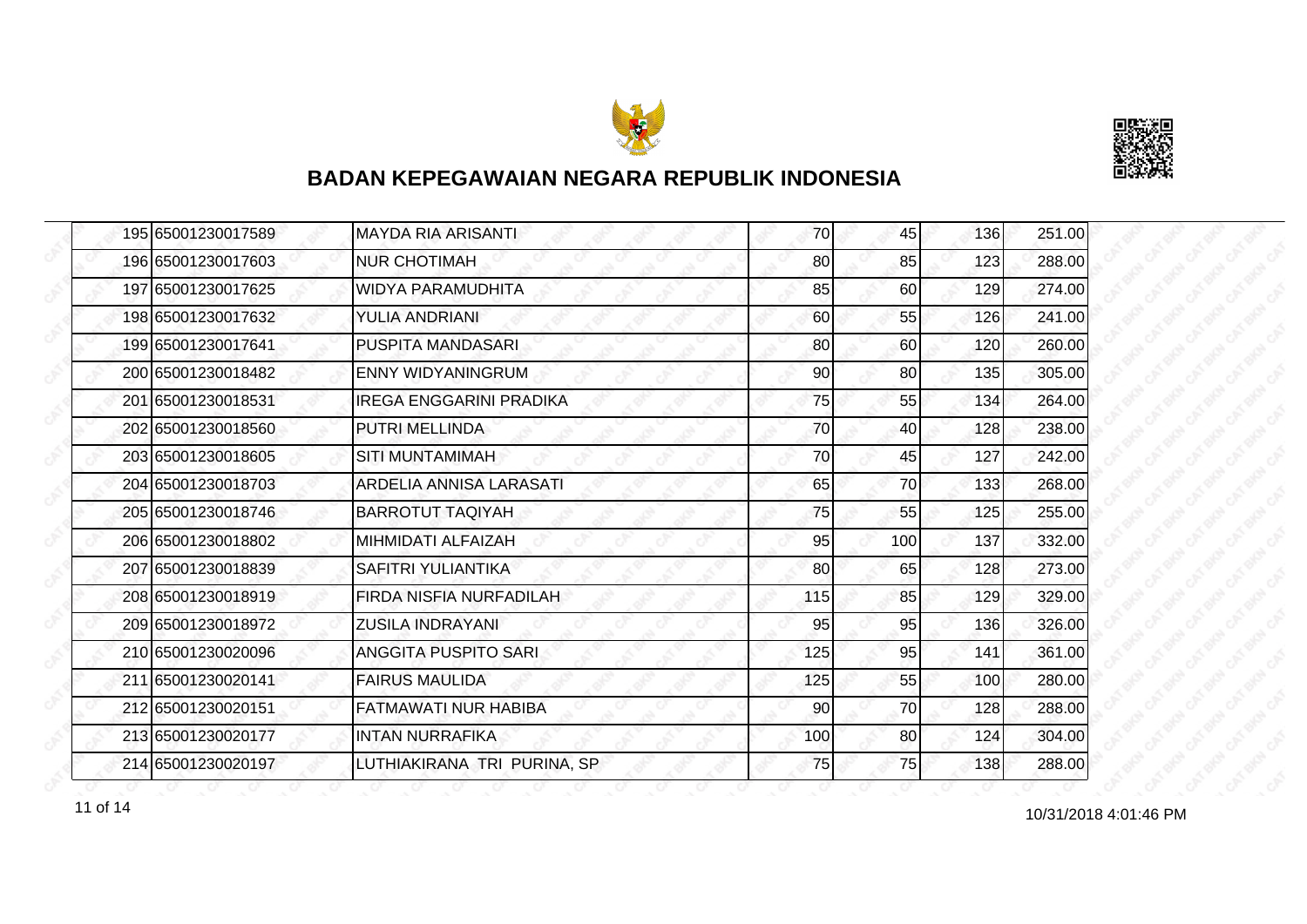



| 215 65001230020214 | <b>MUIZZAFATTUN</b>             | 90  | 100             | 138 | 328.00 |
|--------------------|---------------------------------|-----|-----------------|-----|--------|
| 216 65001230020270 | <b>SRILESTARI</b>               | 115 | 70              | 128 | 313.00 |
| 217165001230020299 | VIVIN SETYO KUSUMA WARDANI      | 105 | 110             | 142 | 357.00 |
| 218 65001230020338 | <b>ANNISA FAJRIN KOMARIL</b>    | 90  | 90 <sub>l</sub> | 144 | 324.00 |
| 219 65001230020353 | ARRYANDA MAULANI                | 100 | 95              | 144 | 339.00 |
| 220165001230020363 | <b>DEVITA LISTIYANINGSIH</b>    | 90  | 105             | 137 | 332.00 |
| 221 65001230020438 | <b>INDAH DWI IRANI SOEPOMO</b>  | 105 | 65              | 126 | 296.00 |
| 222 65001230020441 | INTAN PUSPITA SARI              | 105 | 80              | 116 | 301.00 |
| 223 65001230020583 | S. A. NURIKA SHULCHI            | 90  | 55              | 138 | 283.00 |
| 224 65001230020584 | SITI SHOLEHAH                   | 70  | 50 <sub>l</sub> | 133 | 253.00 |
| 225 65001230020601 | ZAKIYATUL FARIDA                | 90  | 55              | 123 | 268.00 |
| 226 65001230022201 | <b>PUJIASTITI LESTARI</b>       | 85  | 85              | 138 | 308.00 |
| 227 65001230022248 | <b>KRISTIN KARRA LOVINA</b>     | 105 | 70              | 140 | 315.00 |
| 228 65001230022255 | <b>HESTY LESTARIANA</b>         | 105 | 90 <sub>1</sub> | 137 | 332.00 |
| 229 65001230022284 | <b>ENDAH WIDYASTUTI</b>         | 75  | 85              | 132 | 292.00 |
| 230 65001230022385 | RIKA SURYANI CARAKANINGTYAS     | 95  | 105             | 113 | 313.00 |
| 231 65001230022389 | DITA RINDHA ISMAYA              | 95  | 90              | 130 | 315.00 |
| 232 65001230022426 | LIA VERLIANA ANJASWATI          | 75  | 60              | 122 | 257.00 |
| 233 65001230022465 | HENDRIETTA PUTRI ISMIYANINGDYAH | 60  | 55              | 131 | 246.00 |
| 234 65001230022746 | <b>LUTFIYAH</b>                 | 70  | 70I             | 130 | 270.00 |

12 of 14 **10/31/2018 4:01:46 PM**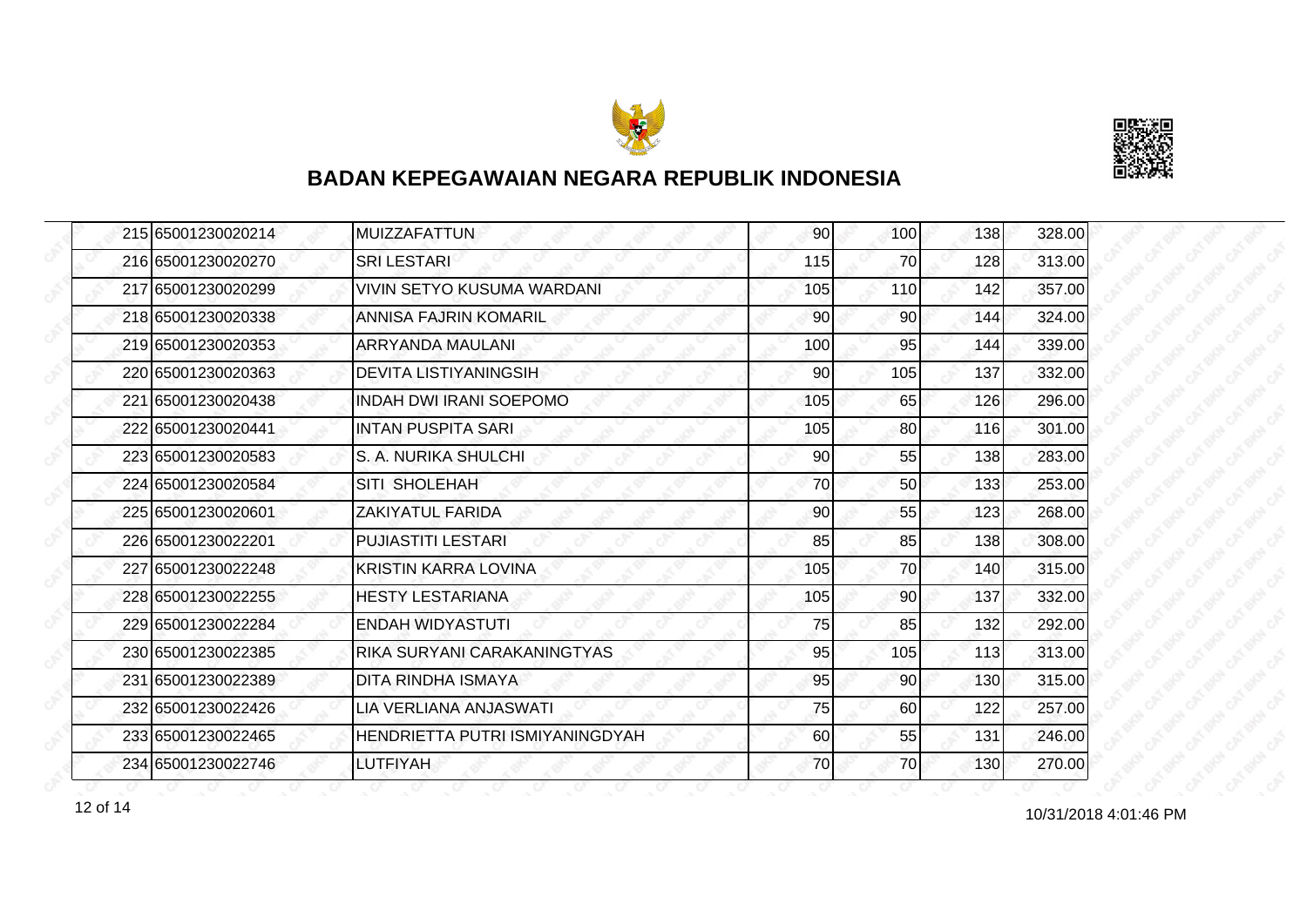



|  | 235 65001230022749 | <b>SITI MUKHAYAROH</b>       | 90  | 70              | 131 | 291.00 |
|--|--------------------|------------------------------|-----|-----------------|-----|--------|
|  | 236 65001230022753 | <b>NUR SYA'ADAH</b>          | 60  | 50              | 106 | 216.00 |
|  | 237 65001230022794 | FRISKA PURDIANA              | 100 | 115             | 144 | 359.00 |
|  | 238 65001230023354 | <b>ENDRI VITASARI</b>        | 90  | 75              | 135 | 300.00 |
|  | 239165001230023815 | RINASTITI W. PRIMASARI       | 35  | 55              | 118 | 208.00 |
|  | 240 65001230025563 | <b>DIAH AYU RETNO ARIMBI</b> | 50  | 70              | 145 | 265.00 |
|  | 241 65001230025566 | <b>NEDIA SEPTIYORINI</b>     | 90  | 45              | 150 | 285.00 |
|  | 242 65001230025573 | AMALIA LENITA MAHARANI       | 115 | 80              | 115 | 310.00 |
|  | 243 65001230025578 | ANINDITA KUSUMA WARDANI      | 75  | 90              | 131 | 296.00 |
|  | 244 65001230025579 | ANITA ARDIANASARI            | 110 | 85              | 146 | 341.00 |
|  | 245 65001230025582 | DEWI WAHYU PERMANA           | 60  | 100             | 140 | 300.00 |
|  | 246 65001230025584 | <b>DINDA APRILLIA</b>        | 95  | 75              | 129 | 299.00 |
|  | 247 65001230027846 | FENI AYU PUTRI ARIFIN        | 100 | 75              | 133 | 308.00 |
|  | 248 65001230028016 | IRMAWATI                     | 45  | 30 <sup>1</sup> | 124 | 199.00 |
|  | 249 65001230028296 | PUPUT WIDYA HASTUTIK         | 120 | 60              | 139 | 319.00 |
|  | 250 65001230028310 | UMI FATIMAH                  | 85  | 55              | 124 | 264.00 |
|  | 251 65001230028374 | <b>DEWI SUSANTI</b>          | 55  | 45              | 116 | 216.00 |